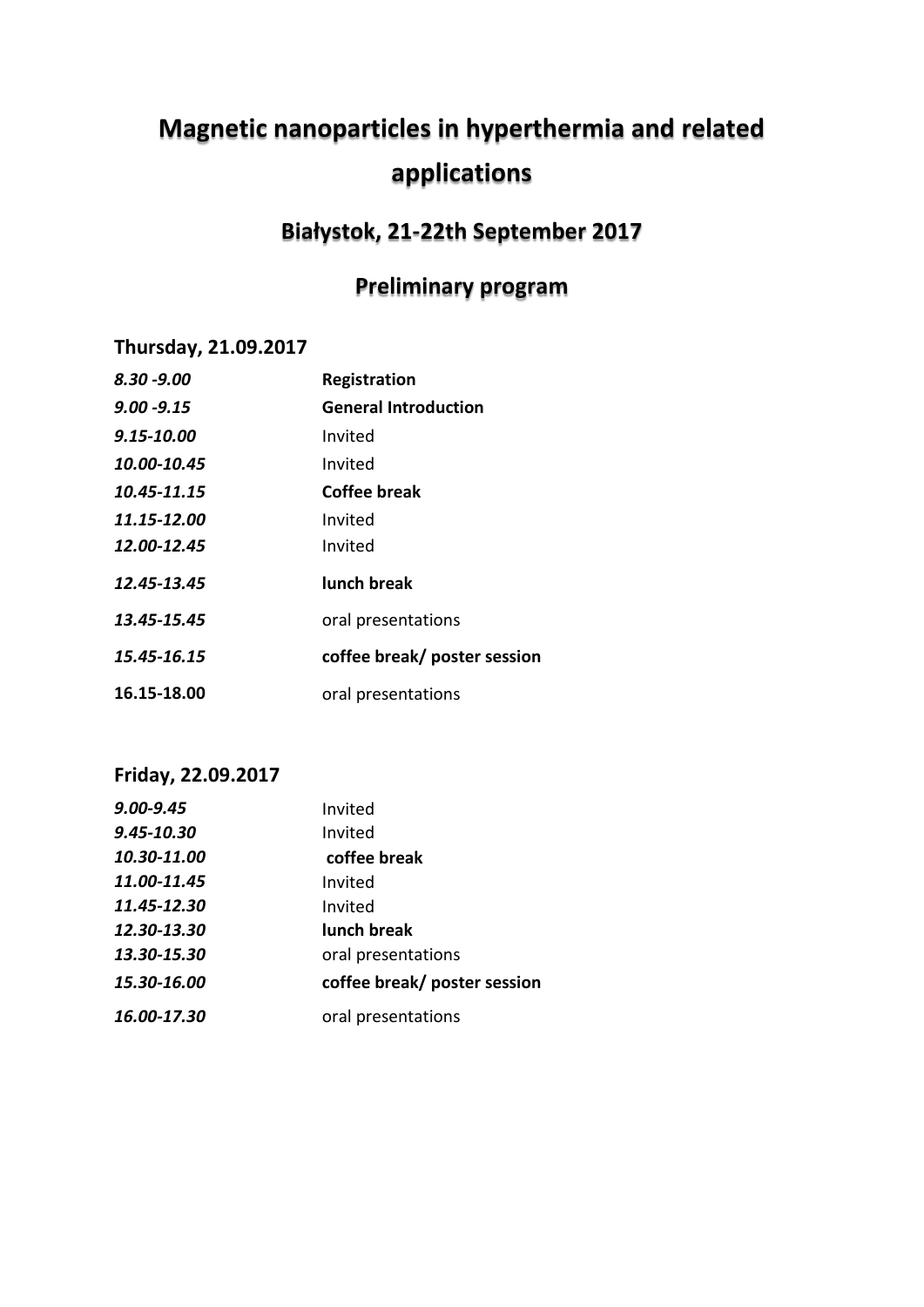#### **Initial information**

The COST Radiomag Conference "Magnetic nanoparticles in hyperthermia and related applications" will be hosted by the University of Bialystok on September 21-22 in Bialystok, Poland.

Deadline for registration for the Conference is 30th July 2017, the registration form can be found here. (link: http://bit.ly/2sp0OUC)

This Conference is dedicated to researches who are interested in fabrication and application of magnetic nanoparticles.

Participation is free of charge. Partial travel grants for the limited number of participants will be available according to Radiomag COST Action (TD 1402) rules.

#### **Detailed information about the Conference**

#### **Organizers:**

Beata Kalska-Szostko, Ph.D. (University of Bialystok, Institute of Chemistry, Ciolkowskiego 1K street, 15-245 Bialystok, Poland[\) kalskaszo@gmail.c](mailto:kalskaszo@gmail.)om

Urszula Klekotka, MSc. (University of Bialystok, Institute of Chemistry, Ciolkowskiego 1K street, 15- 245 Bialystok, Poland) [ula.wykowska@gmail.com](mailto:ula.wykowska@gmail.com)

#### **"Magnetic nanoparticles in hyperthermia and related applications"**

**Conference Venue:** Campus University of Bialystok, Ciolkowskiego 1K, Bialystok, Poland

Dates: September 21<sup>th</sup> to 22<sup>th</sup>, 2017 **Local Contacts:** Urszula Klekotka, University of Bialystok, Bialystok, Poland, [ula.wykowska@gmail.com](mailto:ula.wykowska@gmail.com) Beata Kalska-Szostko, University of Bialystok, Poland, [kalskaszo@gmail.com](mailto:kalskaszo@gmail.com) **Registration:**

The Conference is dedicated particularly to Members of the COST Action Radiomag. The number of grants from Radiomag COST Action for participants is limited.

Please note that pre-registration does not automatically mean acceptance, but the decision will be based on the submitted abstract.

If you are interested in active contribution to this conference, please submit an abstract via the registration sheet below.

The **Flyer** for the Conference can be downloaded [here](http://www.cost-nanospectroscopy.eu/fileadmin/download/2016_TPM_flyer.pdf) (attached jpg file). Please **register for the event** via the [attached link](http://www.cost-nanospectroscopy.eu/fileadmin/download/COST_MP1302_registration_abstract-template.doc) (http://bit.ly/2sp0OUC) **by July 30th, 2017**.

#### **Participation in the conference is free of charge.**

Partial travel reimbursement can be claimed by all active participants of the conference according to COST Action rules. The reimbursement limit will depend on the number of participants and will be announced before the meeting. For questions please contact [ula.wykowska@gmail.com,](mailto:ula.wykowska@gmail.com) or [kalskaszo@gmail.com.](mailto:kalskaszo@gmail.com)